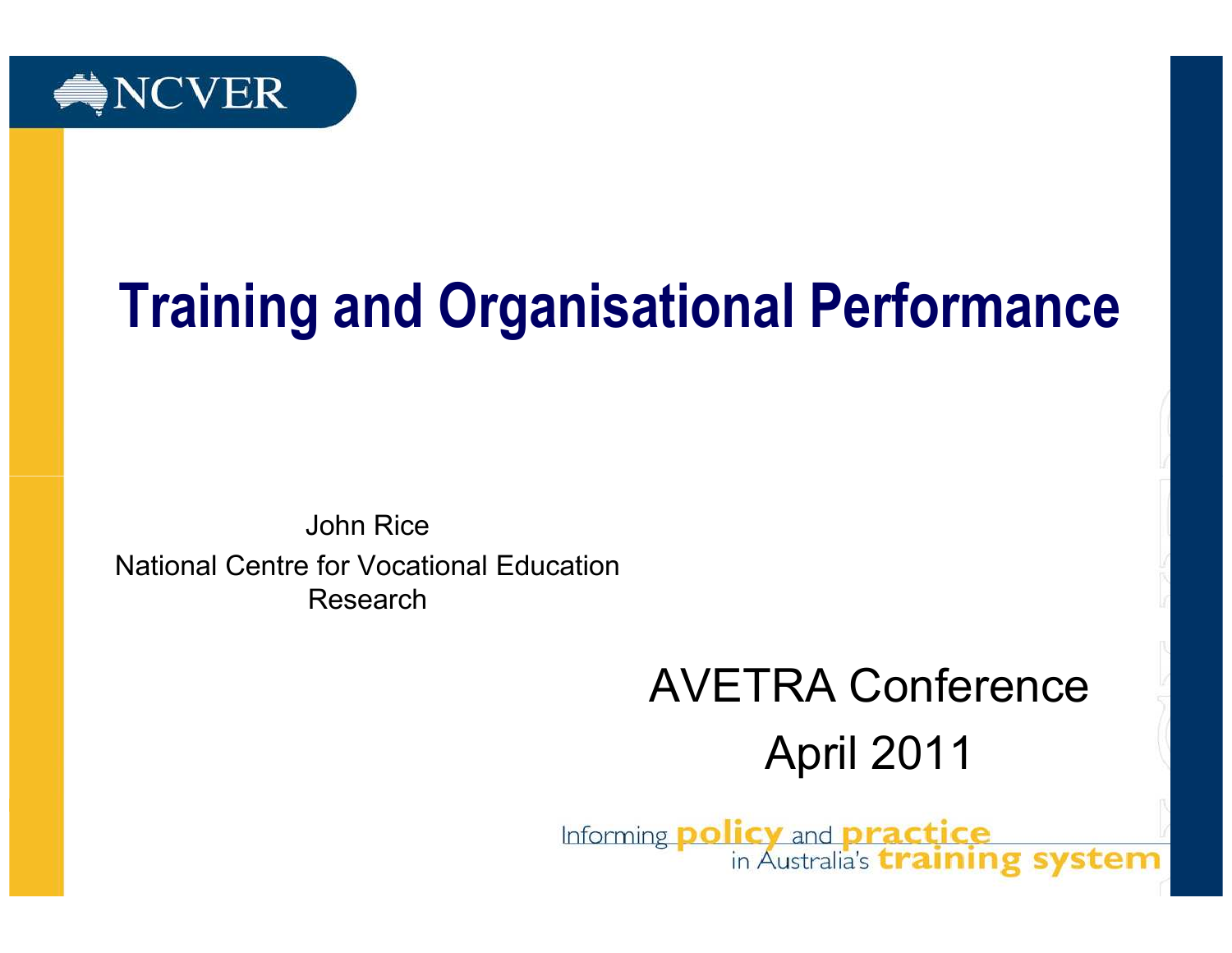

## What I would like to talk about today

What do we mean by organisational performance?

Why does performance vary between organisations?

How does training improve organsationalperformance?

> Informing **policy** and **practice** in Australia's *training* system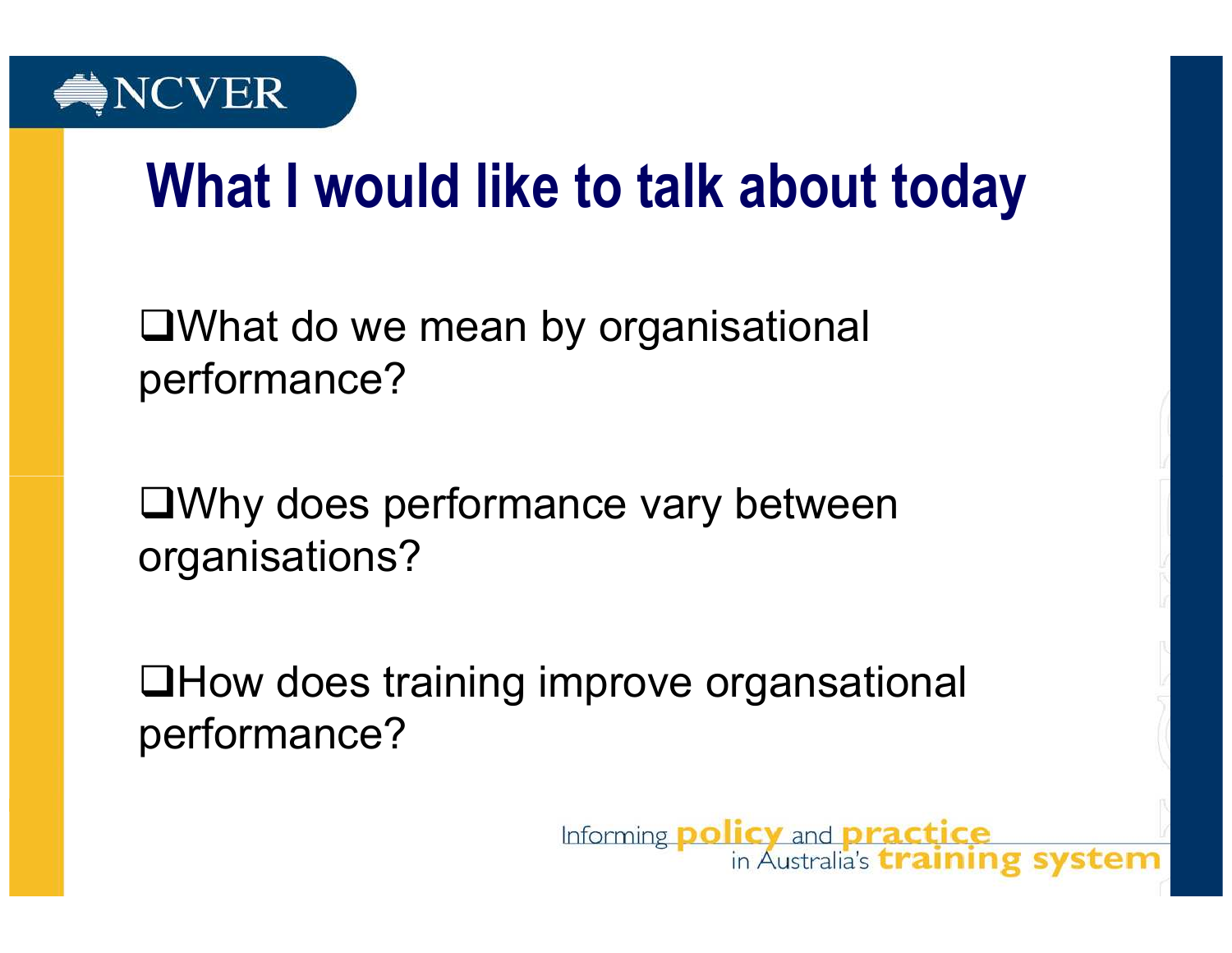

## Organisational Performance

- Organisational performance is as varied in scope as there are organisations
- Private-sector organisations have the benefit of (relatively) clear financial goals
- $\Box$ Public and not-for-profit organisations have complex and nuanced performance measures
- In all cases, performance emerges from understanding goals and applying resources effectively

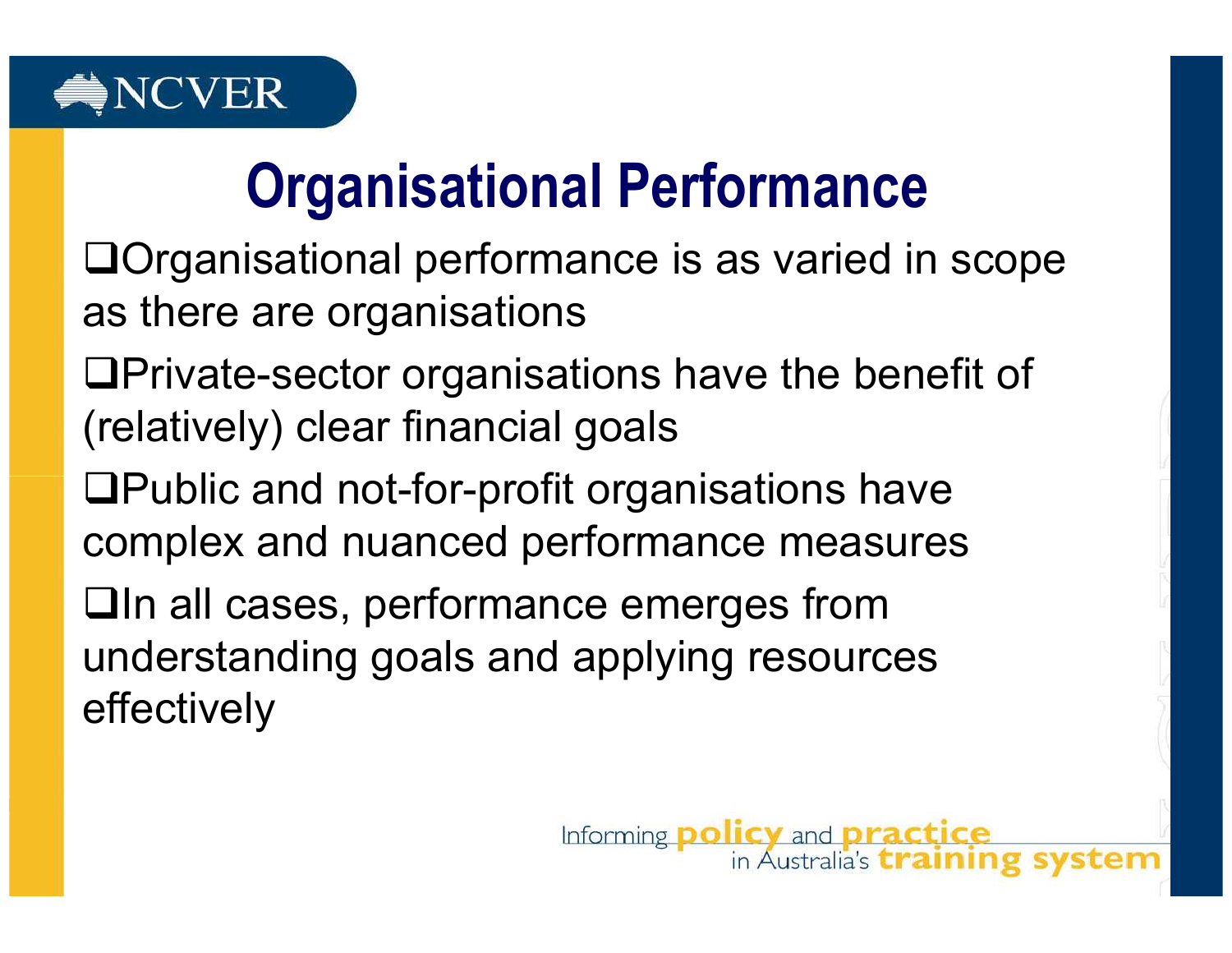

#### Strategic Management

Organisational strategy has a focus of studying thevariance between organisational performance, and the persistence of higher performance in some organisations than in others.

Like other areas of applied economics, it has emerged from an acceptance of the 'truth of the market' to a focus on the 'failure of the market'.

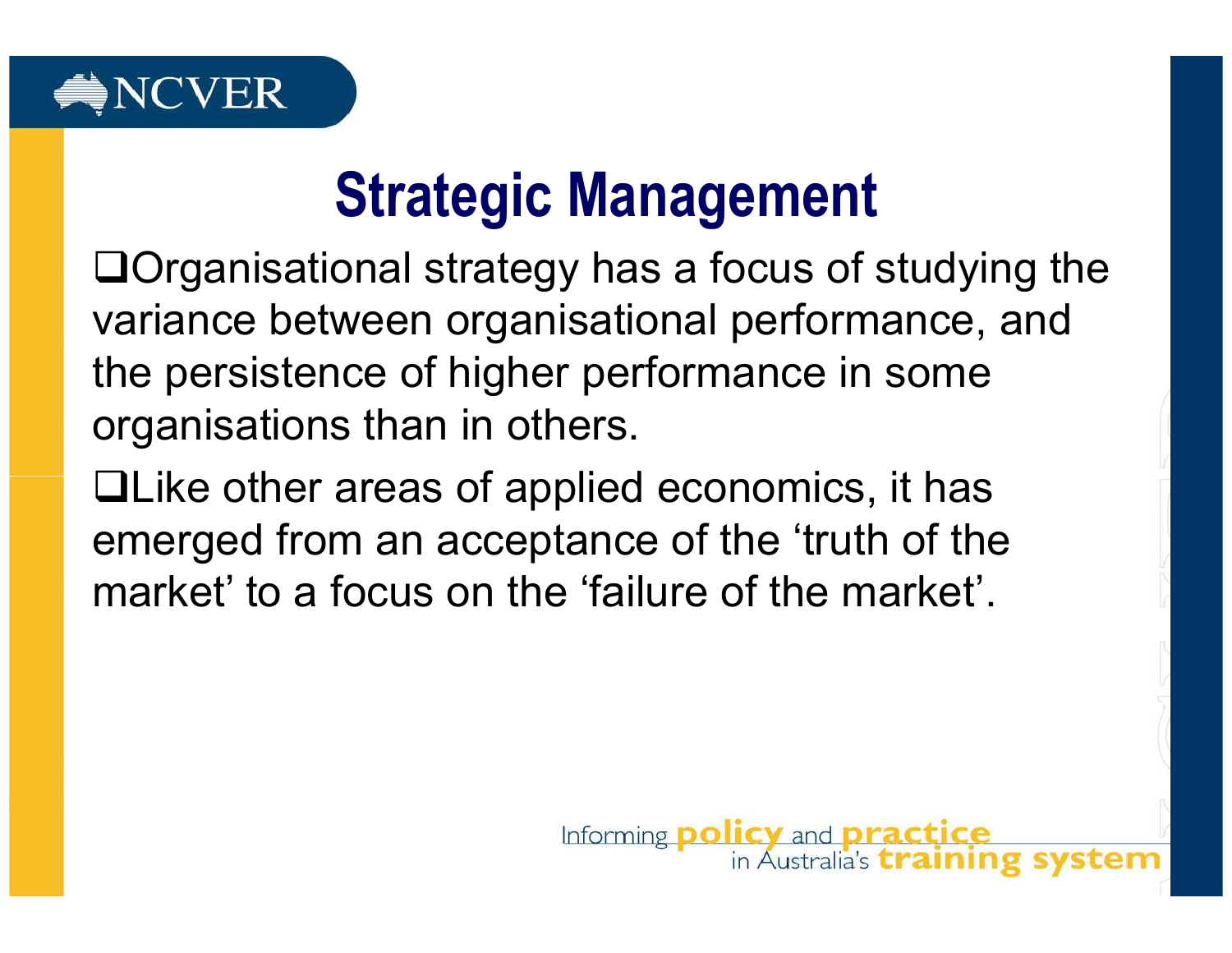

#### Organisational Performance



From Ghemawat (2002)

Informing **policy** and **practice**<br>in Australia's **training system**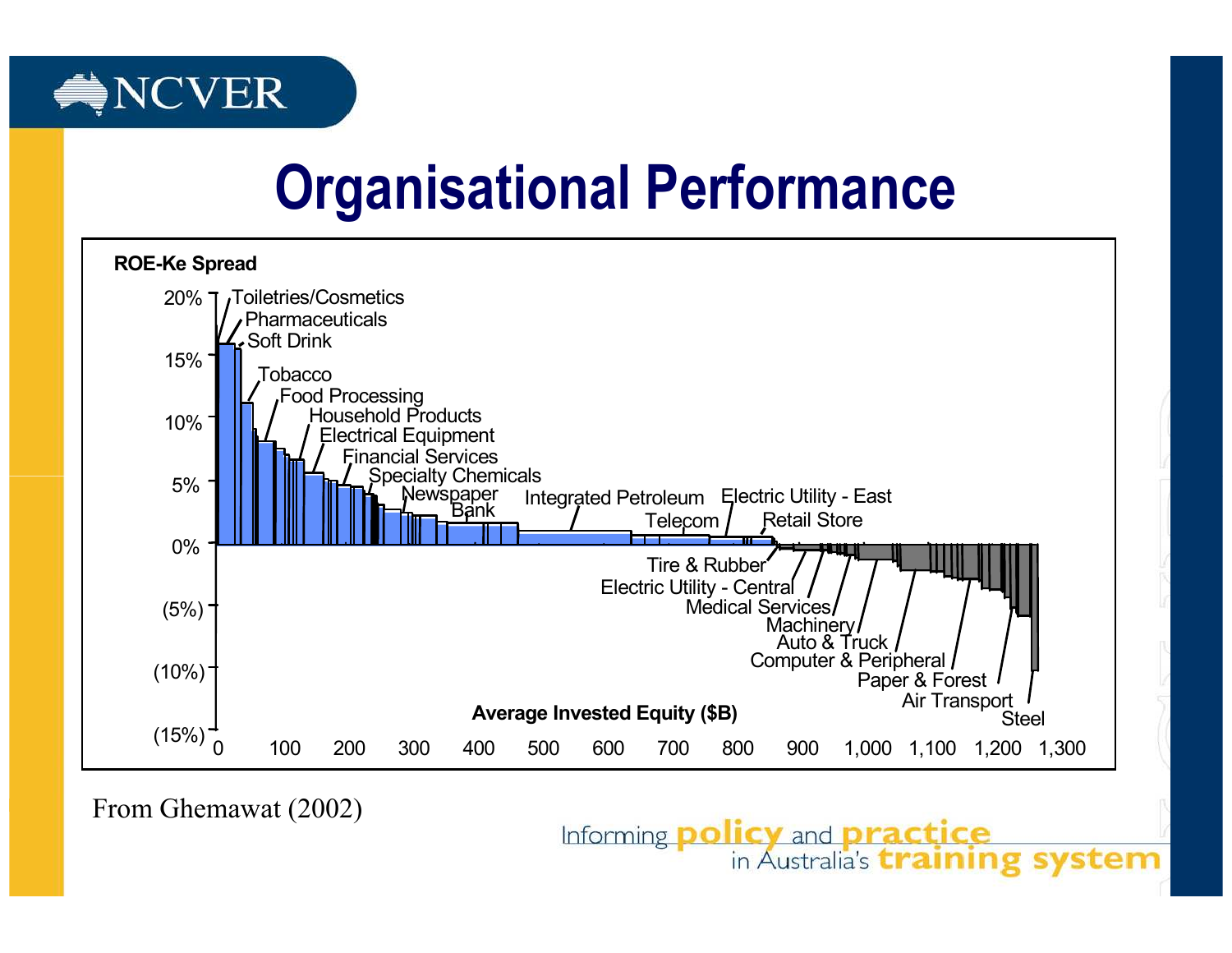#### **NCVER**

## Organisational Performance



From Ghemawat (2002)

Informing **policy** and **practice**<br>in Australia's **training system**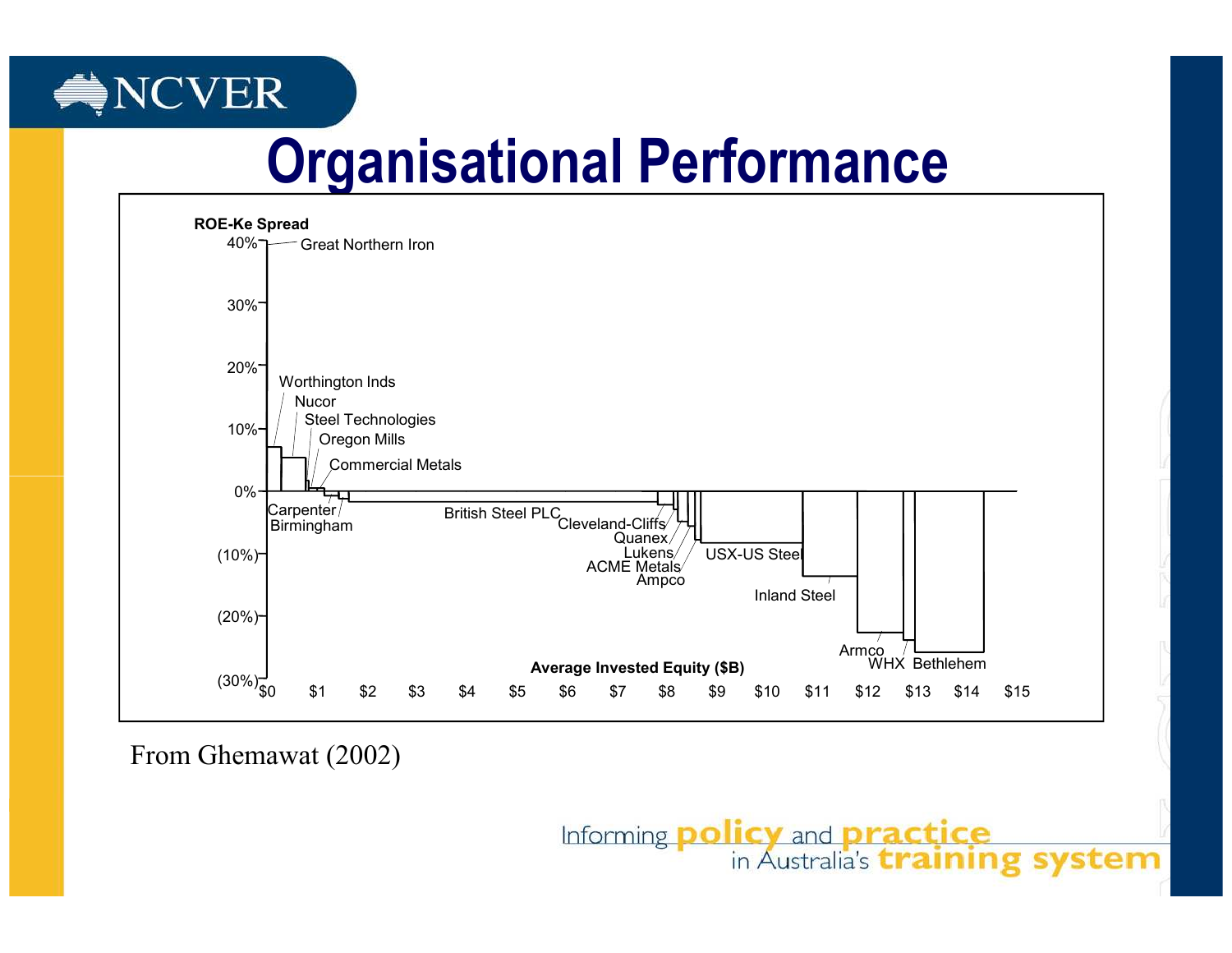

## Employees in Strategic Management

Strategy has adopted a remarkably 'de-peopled' version of organisations

 $\Box$  The big exception, recently 'rediscovered', was the work of Edith Penrose (1959) – she focused on people (and their capabilities) within organisations as the key determinants of performance

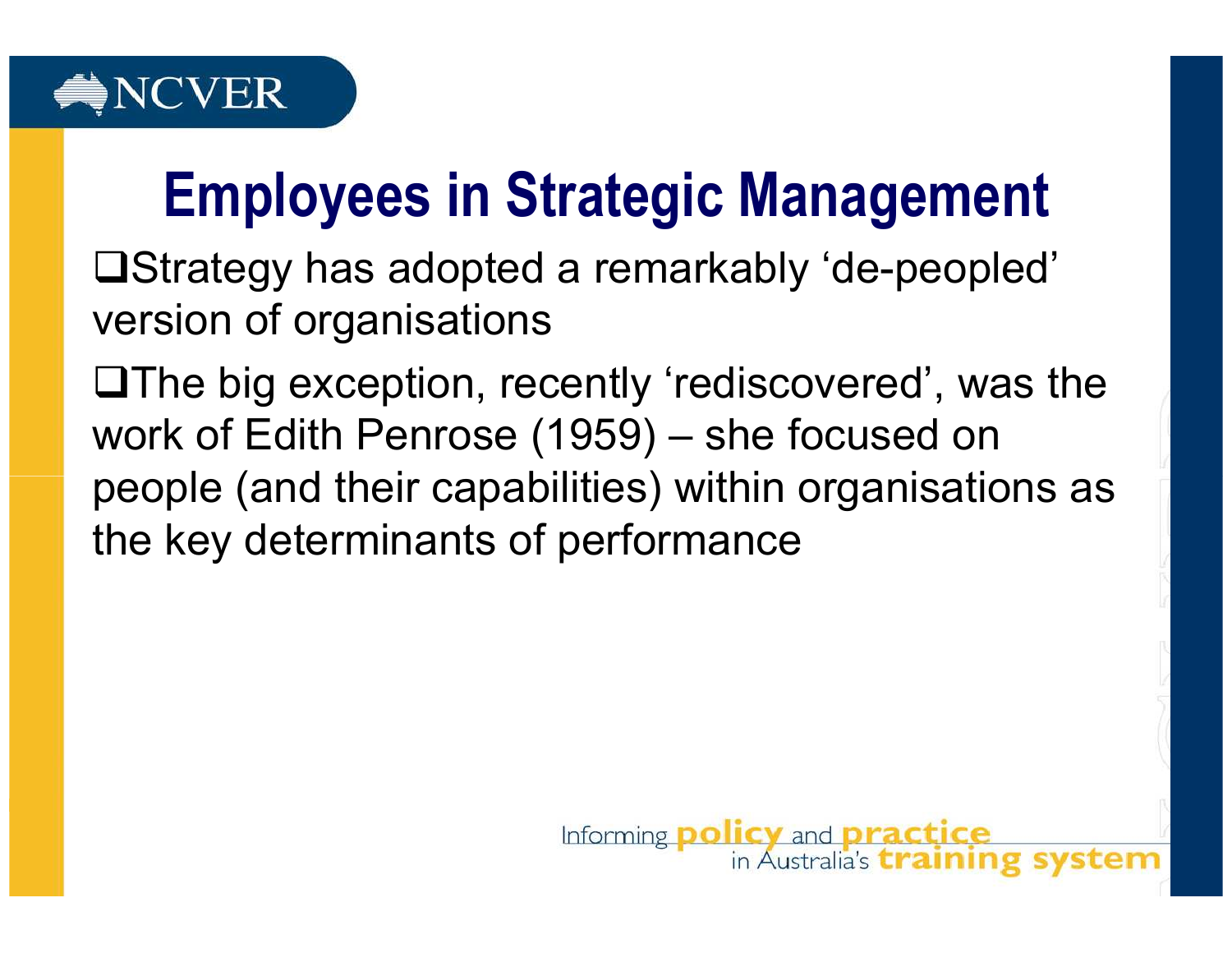

#### The Resource Based View

 $\Box$ The Resource Based View of strategy has emerged as a competing paradigm over the last 30 years.

**Qlt focuses on resources (including employees)** meeting the following criteria:

> Valuable**□Rare Olnimitable** Non-substitutable

> > Informing **policy** and **practice** in Australia's *training* system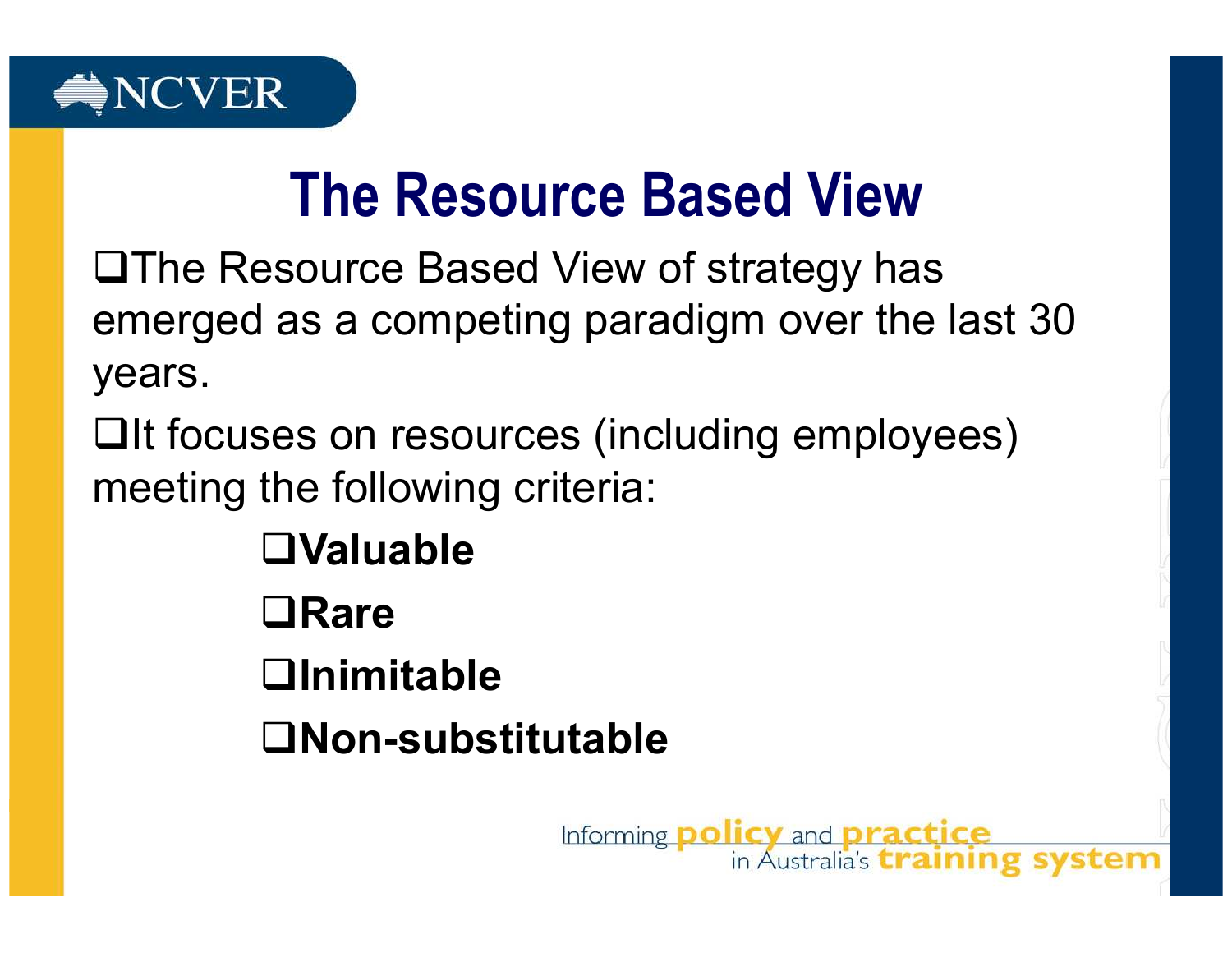

## The impact of training on employees

 $\Box$ It seems logical to expect that effective and extensive training will improve employee, and henceorganisational, performance.

 $\Box$  There is a major endogeneity issue  $-$  'good' organisations value their people, 'poor' organisations do not.

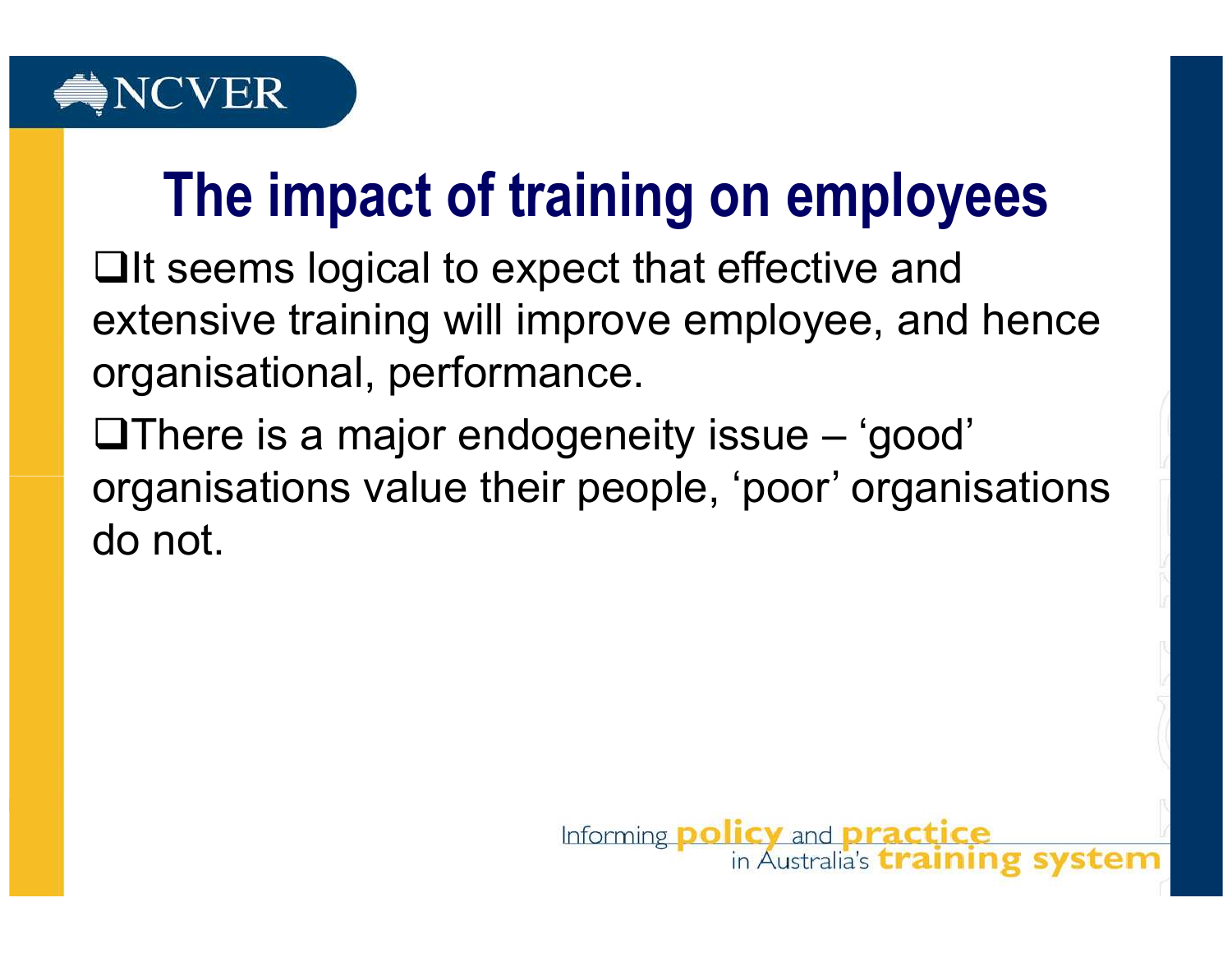

## The impact of training on employees

However, there has been much research linking training with

Employee capabilities (breadth and depth)

Organisational climate

Organisational performance

We can think, therefore, of the primary and secondary performance impacts

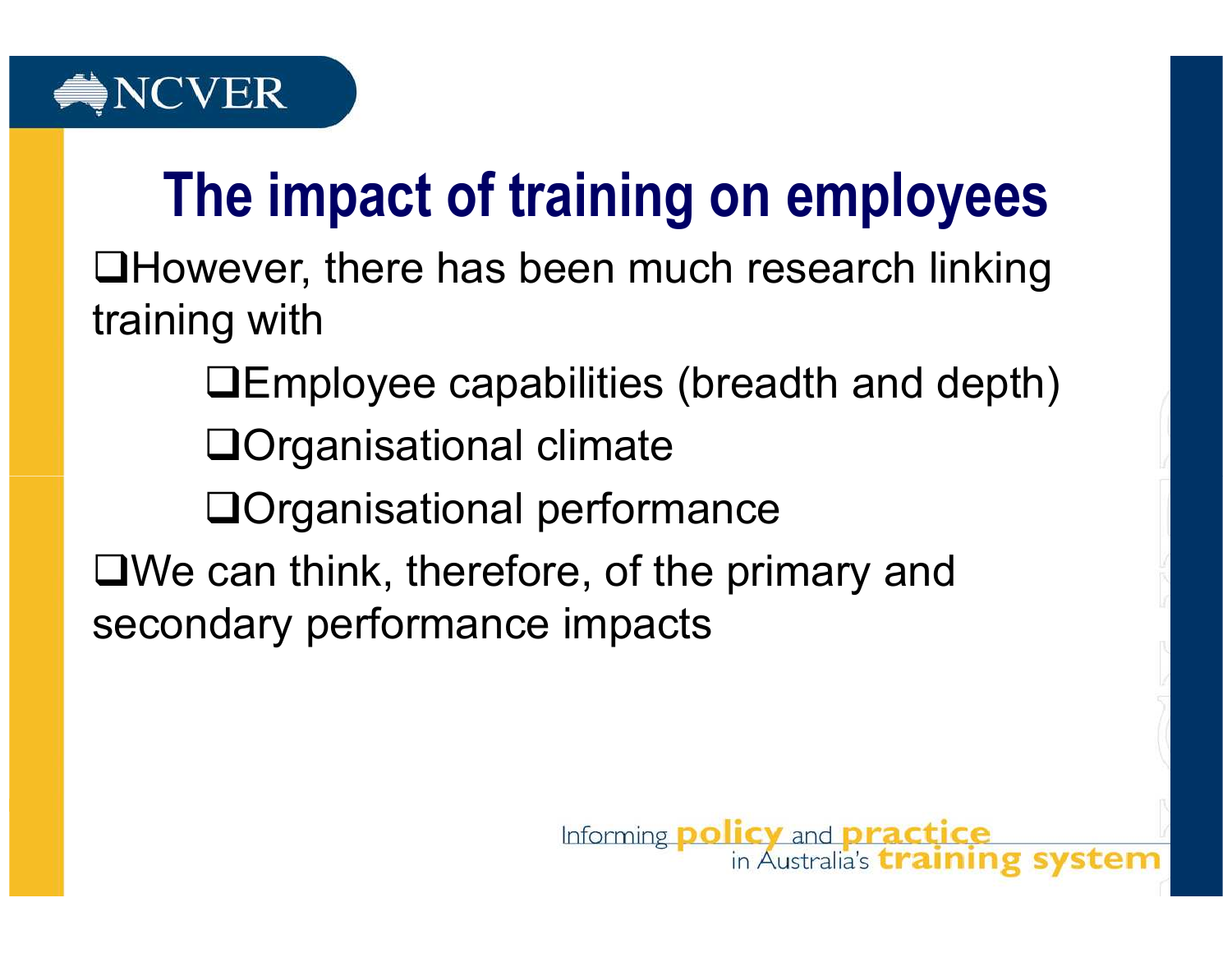

## The impact of training on employees

In the Human Resource Management literature, some have developed a model of High Performance Workplace Practices (Cappelli, 2000), which invariably includes training.

**OTraining antecedes:** 

Employee (positive) risk tolerance and innovativeness

Strategic growth orientation

Organisational commitment

Informing policy and practice in Australia's *training* sys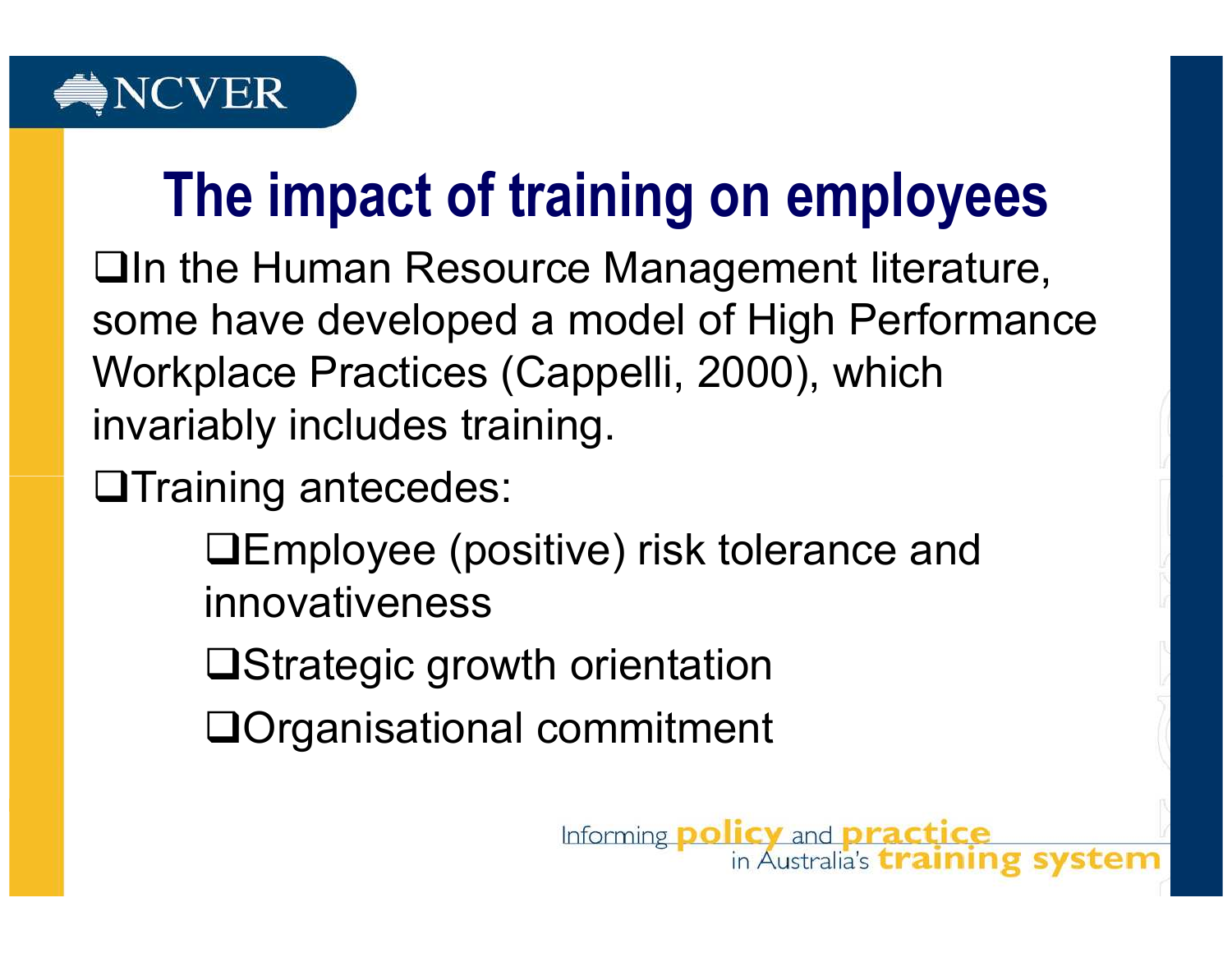

## The impact of training on organisational performance

Many authors, however, have struggled to find a direct, unmediated link between training and financial performance

Possible explanations:

 $\Box$ Training costs money – countering benefits

**OTraining makes organisations happier, not more** efficient and profitable

 $\Box$  The training is not focused on the 'right' areas

Informing policy and practice

in Australia's *training* sys<sup></sup>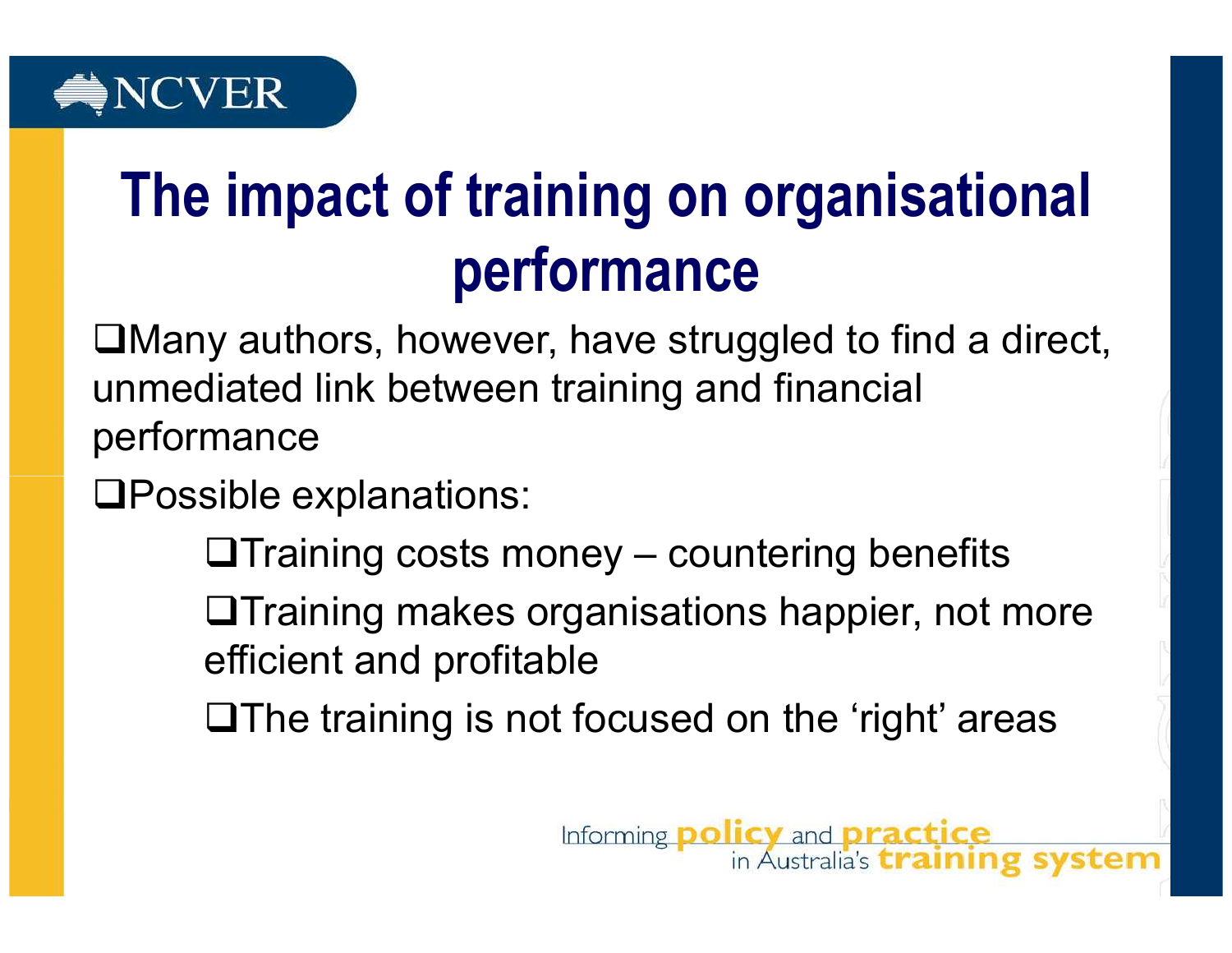

#### So to test this, with Australian data ..

We took a sample of 444 Australian small to medium manufacturing firms

More details in the paper, available from February 2011 issue of the International Journal of Human Resource Management

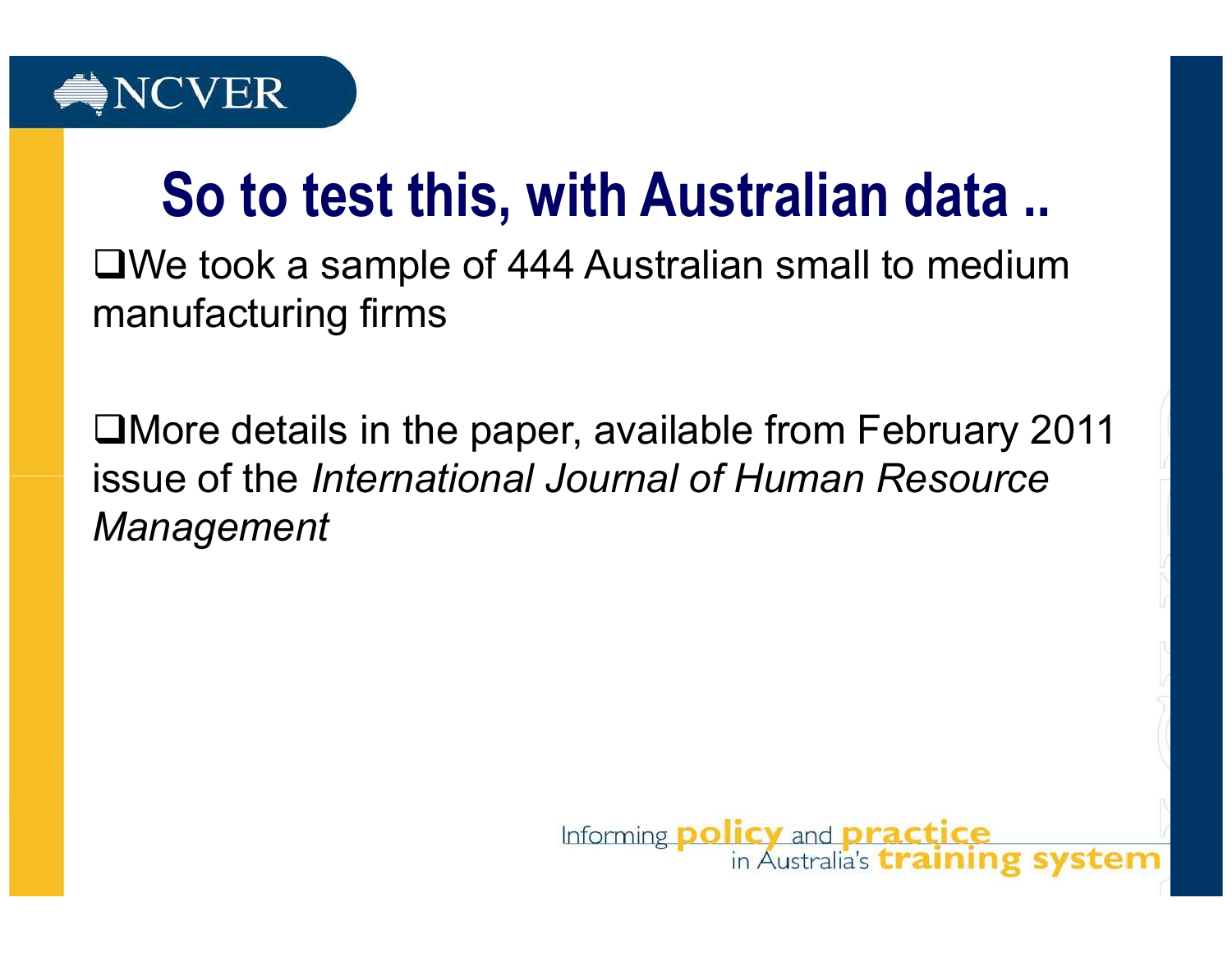

| Constructs and measurement items  |                                                       |                                             | Item factor<br>loadings |
|-----------------------------------|-------------------------------------------------------|---------------------------------------------|-------------------------|
| Firm Performance - FP             |                                                       |                                             |                         |
|                                   |                                                       | P1: Sales growth                            | 66***                   |
|                                   |                                                       | P2: Expected sales                          | $.67***$                |
|                                   |                                                       | growth                                      |                         |
| <b>Market Transformation - MT</b> |                                                       |                                             |                         |
|                                   |                                                       | MT1: Changes in                             |                         |
|                                   | Changes in the<br>width of market<br>activities - MTW | range of                                    | $.76***$                |
|                                   |                                                       | products/services                           |                         |
|                                   |                                                       | MT4: Changes in                             | $.65***$                |
|                                   |                                                       | market targets                              |                         |
|                                   |                                                       | MT2: Changes in                             | $67***$                 |
|                                   | Changes in the                                        | advertising                                 |                         |
|                                   | depth of market                                       | MT3: Changes in                             |                         |
|                                   | activities - MTD                                      | distribution of                             | $65***$                 |
|                                   |                                                       | goods/services                              |                         |
|                                   |                                                       | Informing <b>policy</b> and <b>practice</b> |                         |
|                                   |                                                       | in Australia's <b>training</b>              |                         |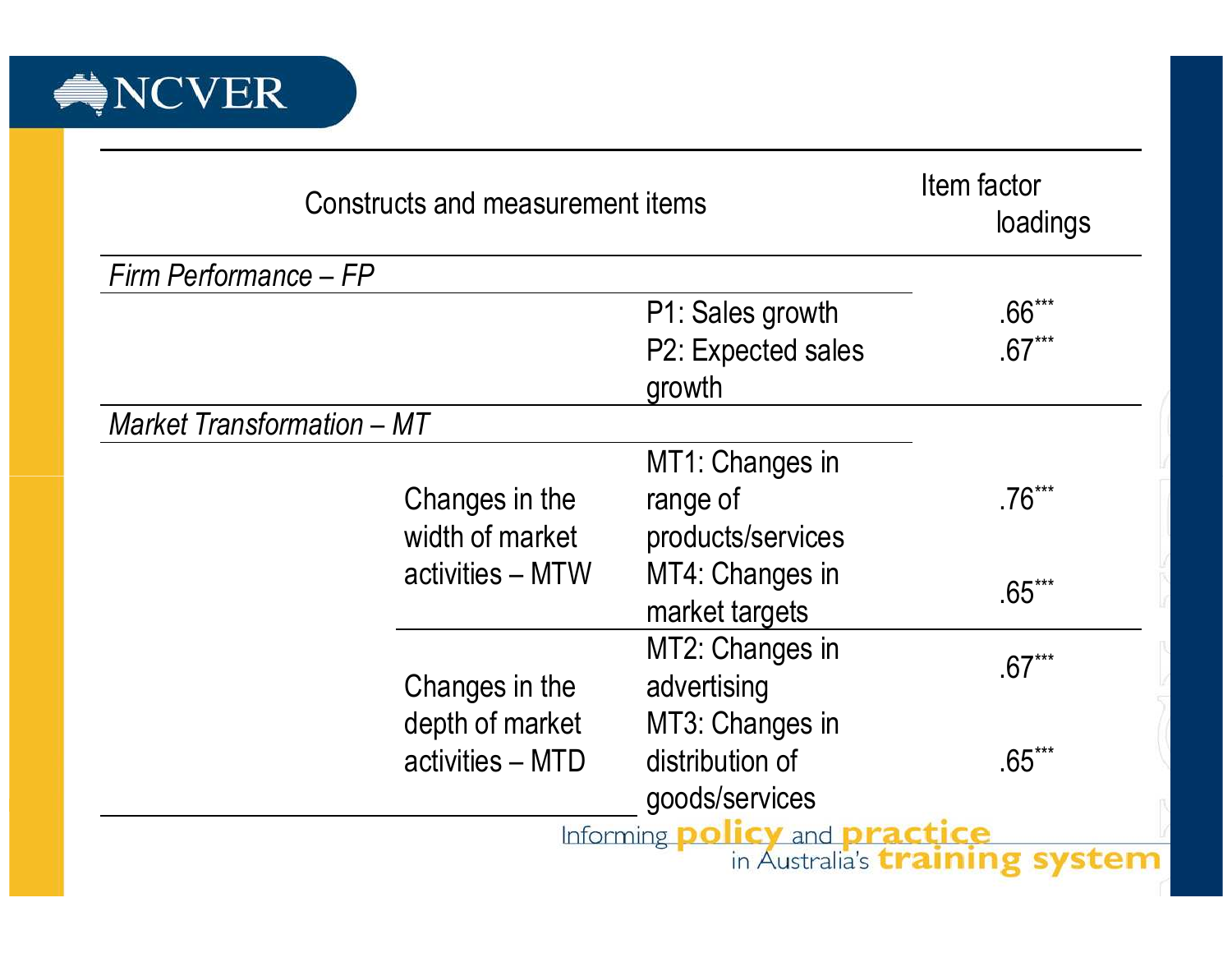

| Employee Training and Education - ET |                                                                                      | Item factor<br>loadings |
|--------------------------------------|--------------------------------------------------------------------------------------|-------------------------|
|                                      | ET1: Structured courses and<br>programs                                              | $70***$                 |
| Formal programs - ETF                | ET2: Formal seminars and<br>workshops                                                | 76***                   |
|                                      | ET3: On-the-job training                                                             |                         |
|                                      |                                                                                      | $79***$                 |
| Informal programs - ETI              | ET4: Job rotation/duty<br>exchanges                                                  | $.62***$                |
|                                      | Informing <b>policy</b> and <b>practice</b><br>in Australia's <i>training</i> system |                         |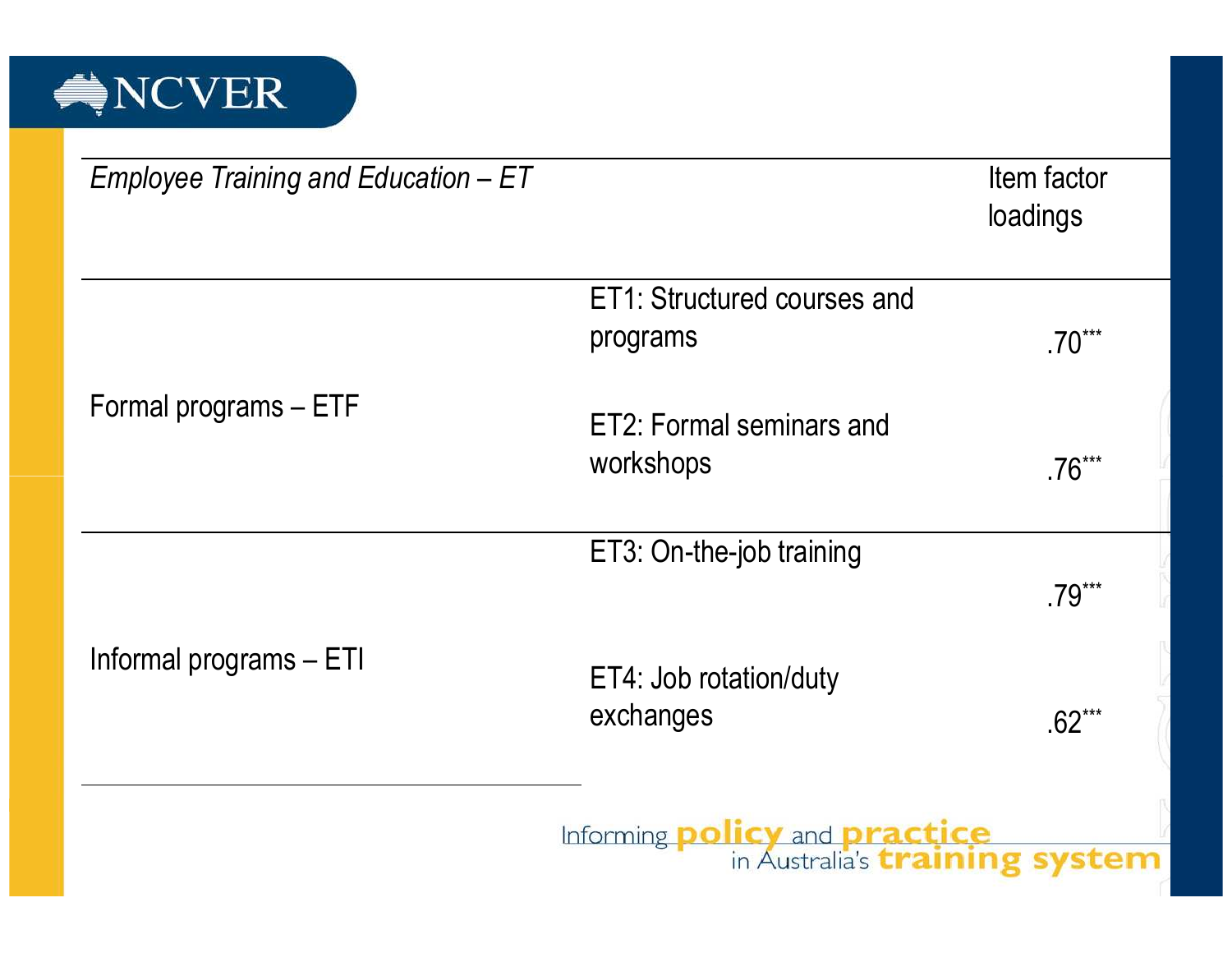

ET4  $\blacktriangleright$   $\delta$  $.62***$ \*\*\* p < 0.001; \*\* p < 0.01; \* p < 0.05 $\delta$ Informing policy and practice in Australia's *training* system

 $(ETI)$